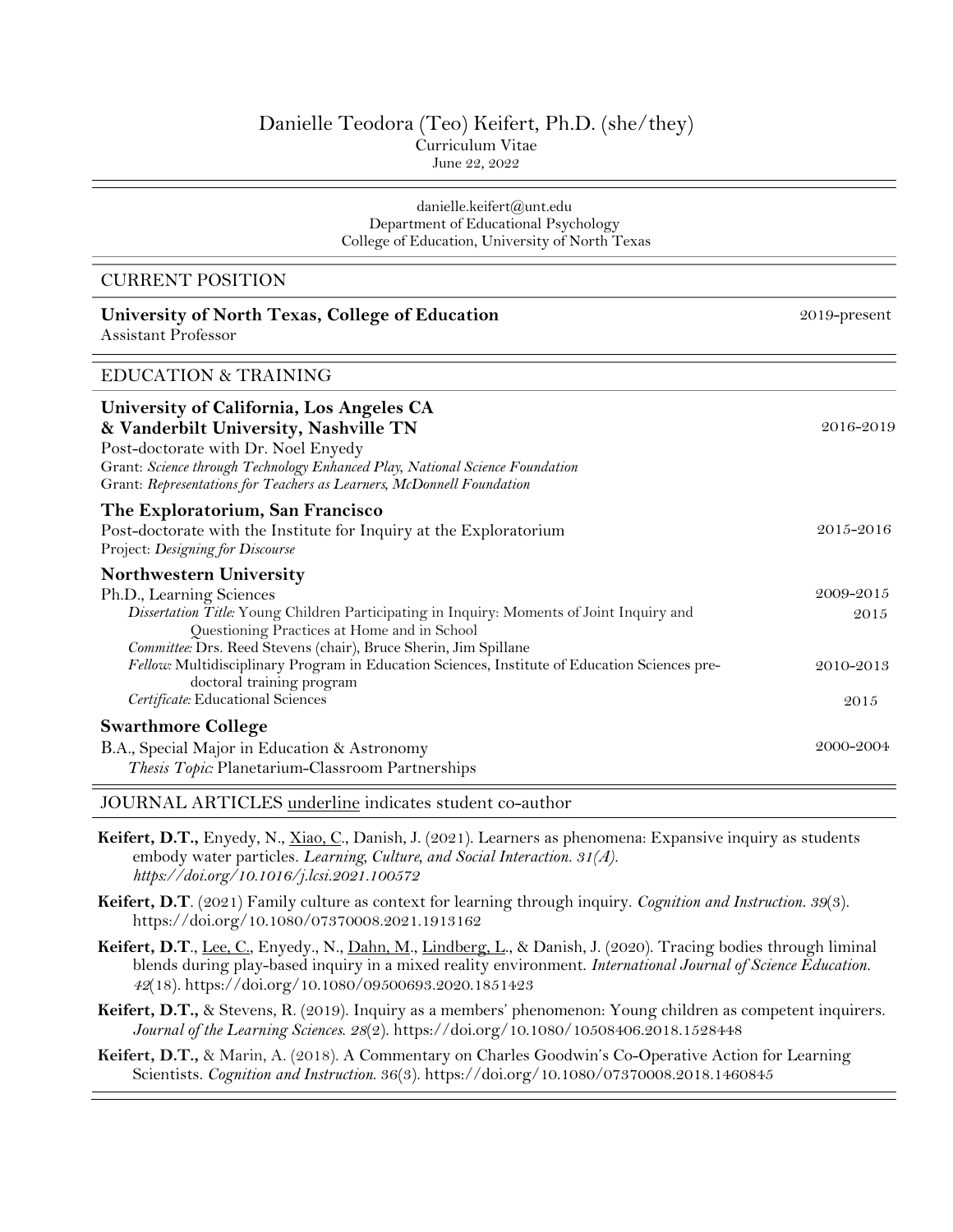# BOOK CHAPTERS

Levine, S., **Keifert, D.T.,** Marin, A., & Enyedy, N. (2020). Hybrid Argumentation in Literature and Science for K-12 Classrooms. In Nasir, N.S., Lee., C. D, Pea, R, & de Royston, M.M. (Eds.) *Handbook on the Cultural Foundations of Learning* (pp. 141-159). Chicago, IL: Routledge.

### DISSERTATION

**Keifert, D.T.** (2015). Young children participating in inquiry: Moments of joint inquiry and questioning practices at home and in school (Doctoral dissertation). Northwestern University. Retrieved from Proquest. (3724286).

SUBMITTED MANUSCRIPTS underline indicates student author

- Pierson, A., **Keifert, D.T.**, Lee, S., Henrie, A., Johnson., H., & Enyedy, N. (minor revisions). Multiple representations in elementary science: Building shared understanding while leveraging students' diverse ideas and practices.
- **Keifert, D.T.** (under review) Tracing children's inquiry across settings: Entanglements as sites for knotting and weaving lines of experience.
- Daniel, B., Pierson, A., & **Keifert, D.T.** (equal authorship in reverse order of seniority, under review) Ideologies in Interaction: Tracing ideological rearticulations in a teacher professional development program.
- **Keifert, D.T.**, Xiao, H., Allen, D., Silva, S.T.M, Flemister, T., Fan X., Badran, S., & Avila Alejo, D. (to be submitted June 2022) Entanglements.

### GRANTS

| National Science Foundation, Directorate for Education and Human Resources<br><b>Improving Undergraduate STEM Education (IUSE)</b><br>PI. Collaborative Research: Equitable Science Sensemaking: Helping Teacher Candidates Support Multiple Pathways<br>for Learning (ESSe) Project. \$63,652 request for UNT-based research. Collaborative research with Vanderbilt<br>University and the Ohio State University. 100% effort.                                                                                                                                                                                      | $2022 -$<br>2023    |
|----------------------------------------------------------------------------------------------------------------------------------------------------------------------------------------------------------------------------------------------------------------------------------------------------------------------------------------------------------------------------------------------------------------------------------------------------------------------------------------------------------------------------------------------------------------------------------------------------------------------|---------------------|
| <b>Spencer Foundation, Small Grant</b><br>Project PI. \$50,000 award (notice received 11/16/21). Co-developing new methodologies for collaborative-                                                                                                                                                                                                                                                                                                                                                                                                                                                                  | $2022 -$<br>2023    |
| observation of existing family practices through partnerships with young children (3-5yrs) and their<br>caregivers. Syncretic approach merging existing family practices and interactional analysis approaches for<br>documenting, interpreting, and sharing about moments of children's learning, being, and doing contextualized<br>by children and caregivers' understanding of their own family culture. Exploring multiple video annotations<br>technologies for supporting children and caregivers as co-researchers.                                                                                          |                     |
| University of North Texas Intramural Seed Grant: Positionality in Practice (PiP)<br>Project PI. \$3,000 award (notice received 11/3/20). Wrote and received funding to launch a study of the role<br>of intersectionality and relationality in preparing future care-workers including teachers, social workers, and<br>early childcare providers.                                                                                                                                                                                                                                                                   | $2021 -$<br>2022    |
| McDonnell Foundations Grant: Representations for Teachers as Learners (RepTaLs)<br>\$5,000,000 award. Co-wrote and designed RepTaLs project with PI Joshua Danish and Co-PI Noel Enyedy.<br>(Additional Co-PIs Hmelo-Silver, Park Rogers, Cross Francis, Goldstone, Landy, Martinez, Johnson, Henrie)<br>to support K-5 teachers to integrate diverse representations into phenomenon-first, inquiry-based science<br>learning for students from culturally and linguistically diverse backgrounds (e.g., rural/urban, SES,<br>race/ethnicity, immigrant status, first languages). Served as postdoc and consultant. | $2018 -$<br>present |

# HONORS AND AWARDS

| Journal of the Learning Sciences Reviewer of the Year Award                    | 2021 |
|--------------------------------------------------------------------------------|------|
| National Academy of Education & Spencer Post-doctoral Fellowship Semi-Finalist | 2021 |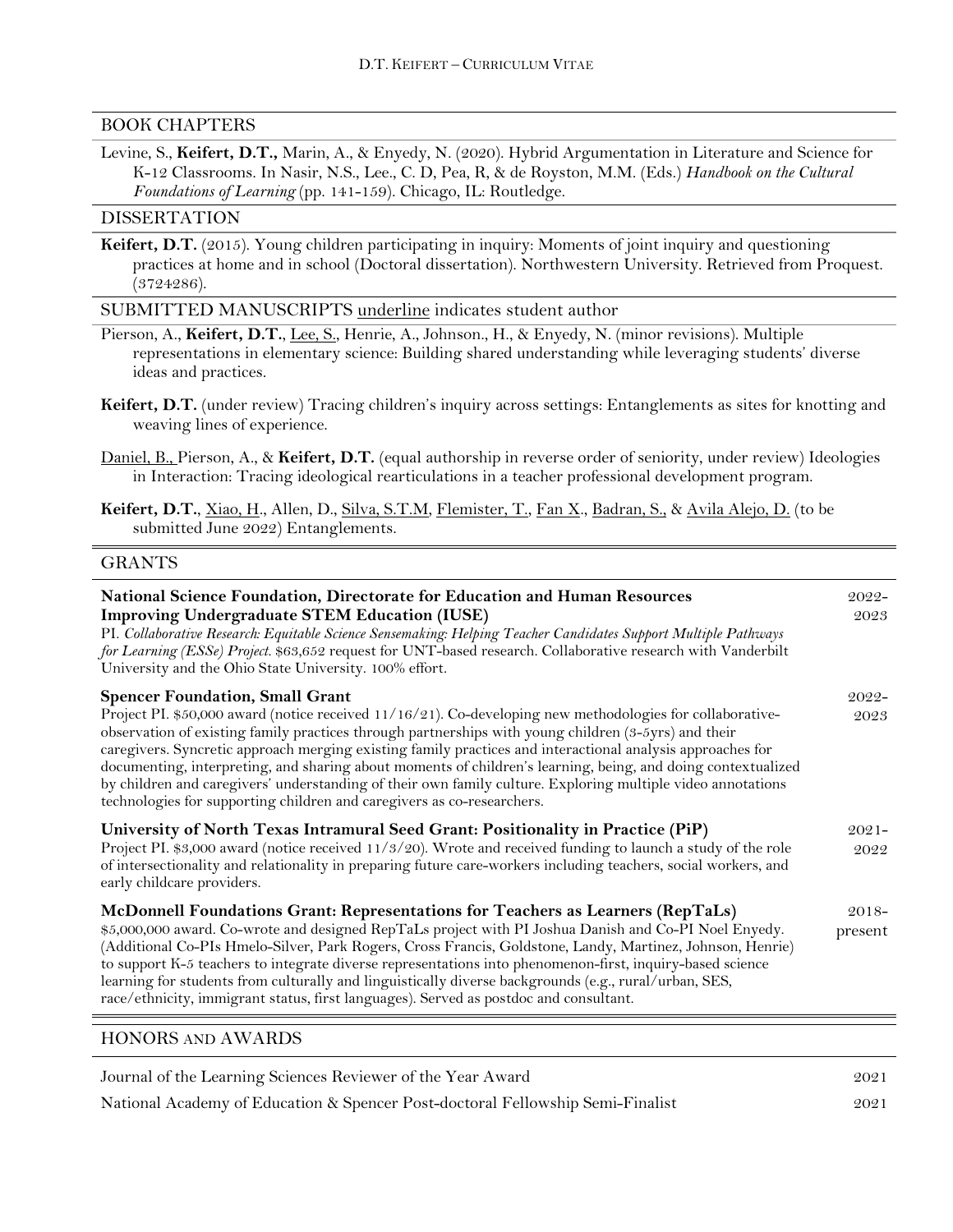| Early Career Workshop, International Conference of the Learning Sciences       | 2018      |
|--------------------------------------------------------------------------------|-----------|
| Doctoral Consortium, International Conference of the Learning Sciences         | 2014      |
| Graduate Student Seminar, American Educational Research Association Division C | 2014      |
| Dissertation Year Fellowship, Learning Sciences at Northwestern University     | 2013-2014 |
| Best Student Paper Award, International Conference of the Learning Sciences    | 2012      |
| Multidisciplinary Program in Education Sciences Fellowship, Northwestern       | 2010-2013 |
| Joel Dean Social Sciences Research Grant, Swarthmore College                   | 2003      |

# PUBLISHED CONFERENCE PROCEEDINGS underline indicates student co-author

- Lee, S., Bell, A., **Keifert, D.T.**, Johnson, H., Pierson, A., Henrie, A., & Askew, R. (June, 2022) *The tensions of making space: How teachers work toward heterogenous science sense-making* [Paper]. Proceedings of the 2nd Annual Meeting of the International Society of the Learning Sciences 2022, Volume ICLS Proceedings, 1189-1192. Hiroshima, Japan (Online): International Society of the Learning Sciences.
- Daniel, B., Pierson, A., **Keifert, D.T**., Lee, S., Askew, R. (June, 2022) *Science teachers' ideological shifts about multilingual learners* [Poster]. Proceedings of the 2nd Annual Meeting of the International Society of the Learning Sciences 2022, Volume ICLS Proceedings, 1902-1903. Hiroshima, Japan (Online): International Society of the Learning Sciences.
- Pierson, A., **Keifert, D.T.**., Lee, S., Johnson, H., Bell, A. (June, 2022) Making space for heterogeneity in phenomenon-centered science learning. In A. Bell, C. & S. Lee (co-chairs) *Navigating making space: Attending to multiple learning pathways in science learning* [Symposium]. Proceedings of the 2nd Annual Meeting of the International Society of the Learning Sciences 2022, Volume ICLS Proceedings, 1691-1698. Hiroshima, Japan (Online): International Society of the Learning Sciences.
- **Keifert, D.T,** Goodwin., M.H. (June, 2021). Cultivating educational dignity by following children's serendipitous curiosity. In, **D. Keifert** (chair), K. Gutiérrez (co-chair), M.H. Goodwin (co-chair), A.M. Marin (co-chair) *Dignity Affirming Learning Contexts* [Symposium]. Proceedings of the 1st Annual Meeting of the International Society of the Learning Sciences 2021, Volume ICLS Proceedings, 795-802. Bochum, Germany (Online): International Society of the Learning Sciences.
- Pierson, A., Keifert. D.T, Lee., S., Henrie, A., Johnson., H.J., Enyedy., N. (June, 2021). Elementary Science Teachers' Use of Representations to Build Shared Understanding from Students' Diverse Ideas and Practices. [Short Paper]. Proceedings of the 1st Annual Meeting of the International Society of the Learning Sciences 2021, Volume ICLS Proceedings, 505-508. Bochum, Germany (Online): International Society of the Learning Sciences.
- **Keifert, DT.** (2020). Family Practices as Cultural Substrate in Young Children's Engagement and Adaptation of Family Practices. In D. Keifert (Chair) *Broadening Learning Sciences Theoretical lenses to understand young children's sensemaking* [Symposium]*.* Proceedings of the 14th International Conference of the Learning Sciences 2020, Volume 1, 390-397. Nashville, Tennessee: International Society of the Learning Sciences.
- Tu,X., Danish, J., Humburg, M., Enyedy, N., & **Keifert, D.T.** (2020) Play and Embodiment: Designing for early elementary students' strengths. In D. Keifert (Chair), Broadening Learning Sciences Theoretical lenses to understand young children's sensemaking [Symposium]. Proceedings of the 14th International Conference of the Learning Sciences 2020, Volume 1, 390- 397. Nashville, Tennessee: International Society of the Learning Sciences.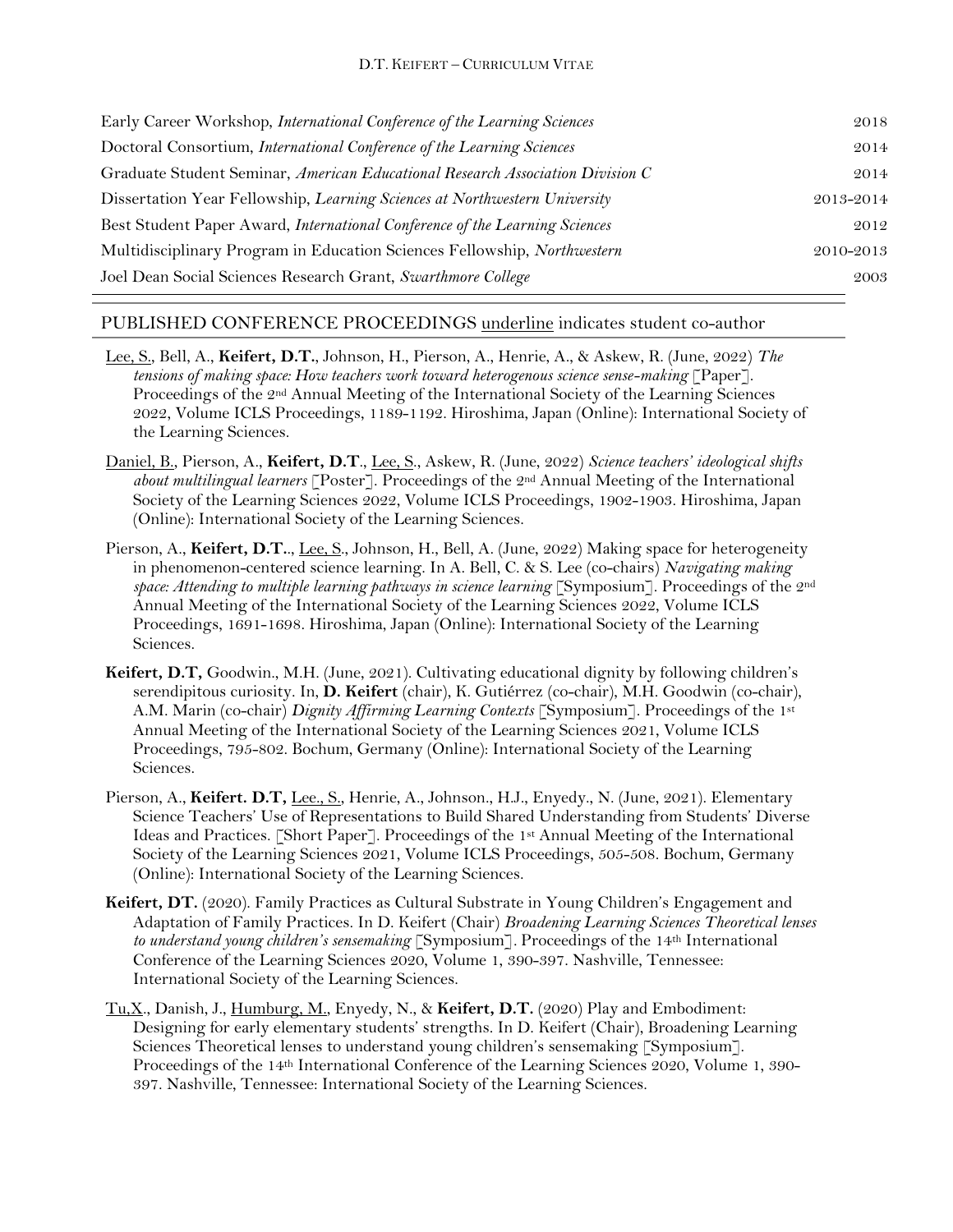- **Keifert, D.T.,** Xiao, C., & Enyedy, N. (2020). Drawing on and Disrupting Choreographic Substrate for Being Scientific Phenomena. In D. Keifert (Chair) & Noel Enyedy (co-chair) *Analytical Designs: Goodwin's Substrates as a Tool for Studying Learning.* Proceedings of the 14th International Conference of the Learning Sciences 2020, Volume 3, 1471-1478. Nashville, Tennessee: International Society of the Learning Sciences.
- **Keifert, D.T.** (2020). Broadening Conceptualizations of Learning: Fix-It-Foxing as a Practice for \*Learning From\* and \*Learning With\*. Proceedings of the 14th International Conference of the Learning Sciences, Nashville, TN. (Sessions cancelled, appears in print proceedings)
- **Keifert, D.T.,** Krist, C., Scipio, D., & Philips, A. (2018). Epistemic Agency as a Members' Experience. Proceedings of the 13th International Conference of the Learning Sciences, London UK, 192-197.
- **Keifert, D.T.,** Enyedy, N, Danish, J., Dahn, M., Lee, C., & Lindberg, L., (2018). Tracing Bodies through Liminal Blends during Play-Based Inquiry in a Mixed-Reality Environment. Proceedings of the 13th International Conference of the Learning Sciences, London UK, 1431- 1432.
- **Keifert, D.T.** (2018). Young Children's Inquiry Within and Across Settings. Proceedings of the 13<sup>th</sup> International Conference of the Learning Sciences, London UK, 1863-1865.
- **Keifert, D.T.,** Lee, C., Dahn, M., Illum, R., DeLiema, D., Enyedy, N., & Danish, J. (2017). Agency, Embodiment, & Affect During Play in a Mixed-Reality Learning Environment. Proceedings of the 16th Interaction Child & Design Conference, Palo Alto CA.
- Keifert, D.T. (2014). Co-Constructing Opportunities for Inquiry: A Cross-Context and Development Ethnography of Young Children's Inquiry. Proceedings of the 11th International Conference of the Learning Sciences, Boulder CO, 3, 1753.
- **Keifert, D.T.** (2012). Young children's everyday inquiry: A field study of a young girl's play across contexts. Proceedings of the 10th International Conference of the Learning Sciences, Sydney AU, 1, 315-322.
- **Keifert, D.T.,** & Stevens, R. (2012). Block building at home and preschool. Proceedings of the 10<sup>th</sup> International Conference of the Learning Sciences, Sydney AU, 2, 91-98.
- Horn, M.S., Davis, P., Hubbard, A.K., **Keifert, D.T.**, Leong, Z.A., & Olson, I.C. (2011). Learning sustainability: Families, learning, and next-generation eco-feedback technology. Proceedings of IDC 2011 – 10th International Conference on Interaction Design and Children: 166-164.

# CONFERENCE PRESENTATIONS underline indicates student co-author

- **Keifert., D.T.**, Marin, A., DeLiema, D., (2022, April). Foregrounding expansive relations: Toward methods of assembly and weaving in longitudinal interaction analysis. In A. Marin & D. Silvas (chairs), What's next for Interaction Analysis of learning? Aligning analytical approaches with theoretical turns [Symposium]. American Educational Research Association Annual Meeting, San Diego, CA, USA.
- Avila, D., **Keifert., D.T.,** Flemister, C., Fan, X., Xiao, He., Dhamer Silva, S. (2022, April). An explorative study on how prior schooling experiences shaped minoritized preservice teachers' occupational vision statements. [Paper]. American Educational Research Association Annual Meeting, San Diego, CA, USA.
- **Keifert, D.T.**, Xiao, He., Dhamer Silva, S., Flemister, C., Allen, D., (2022, April). Conceptualizing entanglements: Histories, embodied experience, futures, and relationality as resources for preservice teachers (re)conceptualizing learning. [Paper]. American Educational Research Association Annual Meeting, San Diego, CA, USA.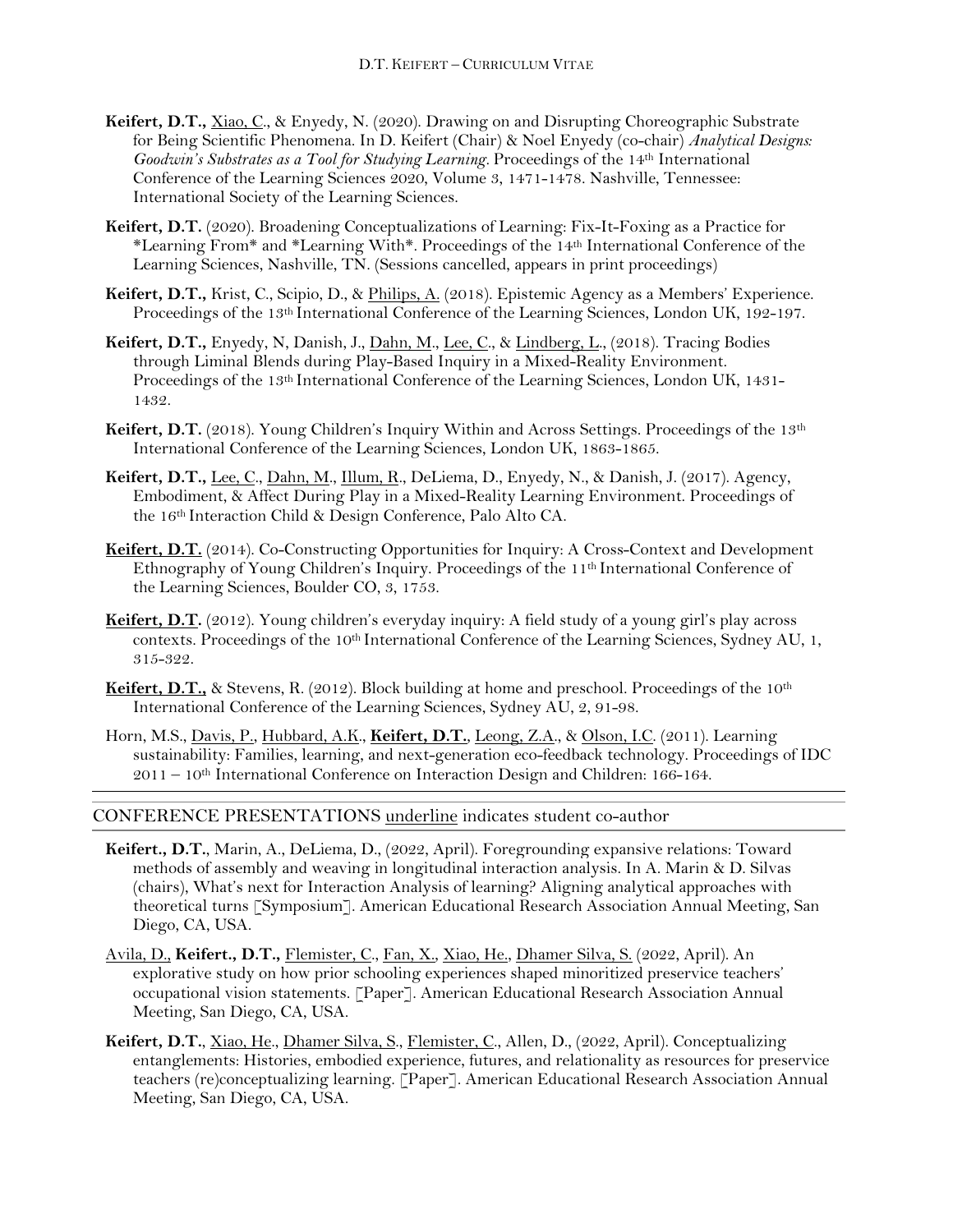- Pierson, A., **Keifert, D.T.**, Daniel, B. (2022, April). Circulating reference: Local conjecture maps and abstract conceptual frameworks. In L. Vogelstein (Chair), Conjecture Mapping: New Approaches to Broadening Processes of Educational Design Research [Symposium]. American Educational Research Association Annual Meeting, San Diego, CA, USA.
- Johnson, H. J., Pierson, A., **Keifert, D.T.**, Daniel, B. & Henrie, A. (2022, April). Scientific modeling to support multilingual students: Examining a professional learning design for elementary teachers. In J. J. Thompson (Chair), Equity in Elementary Science Teaching and Learning [Structured Poster Session]. American Educational Research Association Annual Meeting, San Diego, CA, USA.
- Daniel, B., **Keifert, D.T.**, & Pierson, A. (2022, April). Negotiating ideologies about science and language in elementary teacher professional development. In B. Daniel & N. De Lucca (Chairs), Interaction as a Site for Ideological Negotiation and Transformation in Science Teachers' Learning [Symposium]. American Educational Research Association Annual Meeting, San Diego, CA, USA.
- Pierson, A., Daniel, B., Lee, S., Henrie, A., Johnson, H., **Keifert, D.T**., & Enyedy, N. (2022, March). Rearticulating deficit language ideologies with researchers and teachers in elementary science professional development [Related paper set]. National Association for Research in Science Teaching Annual Conference, Vancouver, BC, Canada.
- **Keifert, D.T.,** Enyedy., N., Xiao., C. (April, 2021). Independent and collaborative play as context for science inquiry. In A. Saleh's, *Orchestrating Collaborative Play for Diverse Participation Across Contexts and Disciplines*. Symposium at the American Educational Research Association (AERA), Online Conference.
- Pierson, A., **Keifert, D.T**., Lee, S., Johnson, H., & Henrie, A. (2021, April). Elementary Science Teachers' Purposes and Practices for Connecting Multiple Representations. Paper presented at the annual international conference of National Association for Research in Science Teaching. [Online]
- Johnson, H., Pierson, A., **Keifert, D.T.**, Henrie, A., Enyedy, N., Danish, J., & Askew, R. (March, 2020). Modeling for equitable learning with ELs: Examining a professional learning design for elementary teachers. In J. Thompson's, *Equity and elementary science teaching and learning.* Symposium at the National Association of Research in Science Teaching (NARST), Portland, OR. (Conference canceled)
- Danish, J. A., Nicholas, C., Hmelo-Silver, C. E., Park Rogers, M. A., Cross Francis, D. I., Enyedy, N. D., **Keifert, D.T.** & Stiso, C. (April, 2020) *What, How, and Why Do Elementary Teachers Think About Using Representations in Their Science Teaching?* [Paper Session]. AERA Annual Meeting San Francisco, CA. http://tinyurl.com/uey6p37 (Conference Canceled)
- **Keifert, D.T.,** (April, 2019). *Reimagining STEM Learning Through Centering Families' Sense-Making Practices*. Paper presented as part of the symposium STEM Family Learning organized by E. Suarez for the National Association for Research in Science Teaching annual conference. Baltimore, MD.
- **Keifert, D.T.,** Lee, C., Dahn, M., Lindberg, L., Enyedy, N., & Danish, J. (April, 2019). *Tracing Bodies through Liminal Blends during Play-based Inquiry in a Mixed Reality Environment.* Poster presented at the American Educational Research Association Conference. Toronto, Canada.
- **Keifert, D.T.,** Scipio, D., & Grosshandler, D. (April, 2019). *Toward a Framework for Pedagogies of Joy.*  Poster presented as part of the Symposium Pedagogies of Joy :) Joy as Resistance at the Intersection of STEM Learning Pathways organized by D. Scipio & **D. Keifert** for the American Educational Research Association Conference. Toronto, Canada.
- Humburg, M., **Keifert, D.T.**, Georgen, C., Tu, X., Danish, J., Enyedy, N. (April, 2018). *The Challenge of Consistency in Sensemaking Resources Across Play and Assessment for Young Science Learners*. Paper presented at the American Educational Research Association Conference, New York, NY.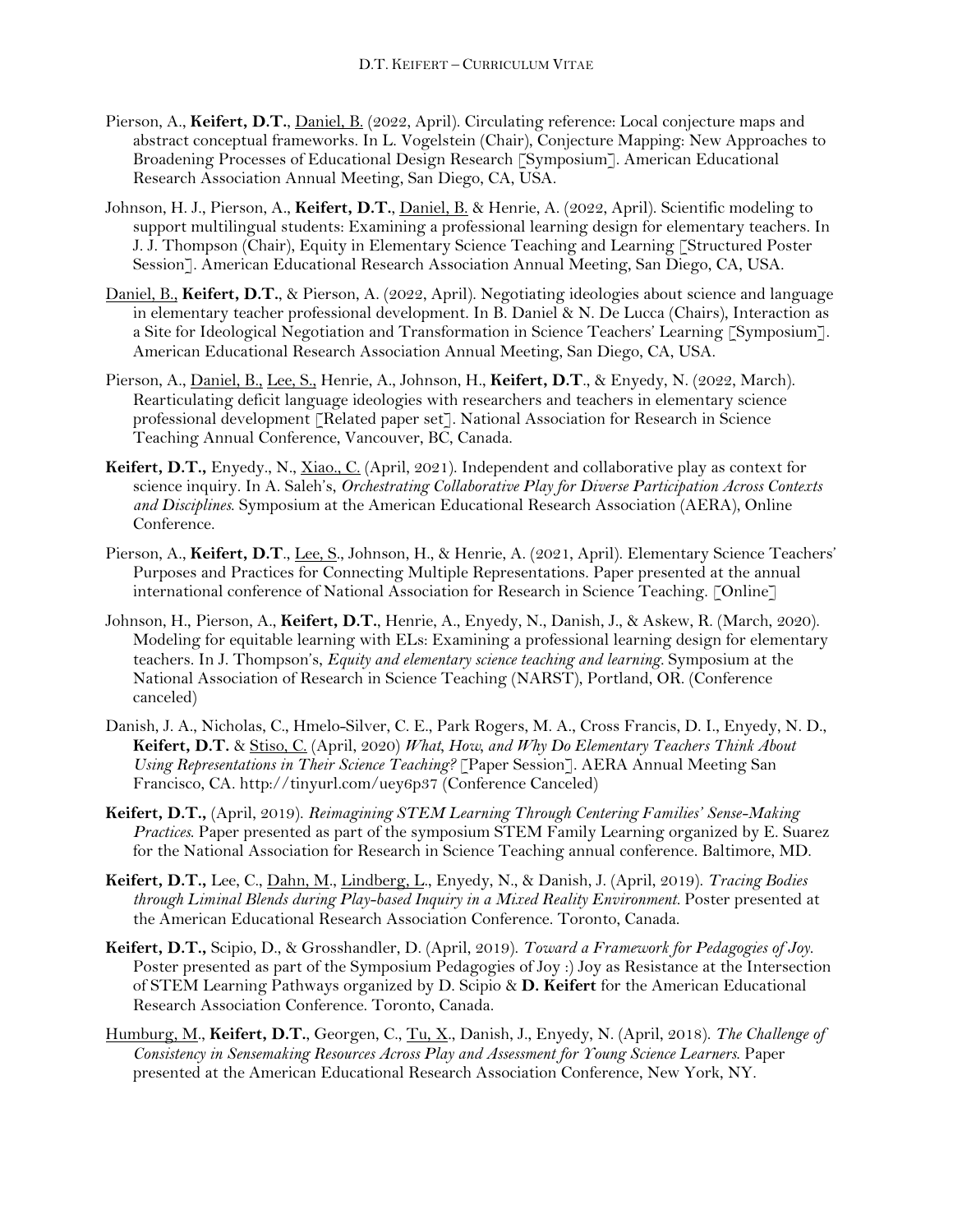- Danish, J., **Keifert, D.T.**, Enyedy, E., Humburg, M., Tu, X., Davis, B., Lee, C. (April, 2018). *Embodiment within computational models: Explorations of agency and normativity*. Paper presented at the American Educational Research Association Conference, New York, NY.
- **Keifert, D.T.,** Enyedy, N., Danish, J., Lee, C., & Saleh, A. (June, 2017). *Two Kinds of Thought Experiments about Water Temperature during Young Children's Family and Technology-Enhanced Play.* Paper presented at the annual meeting of the Jean Piaget Society. San Francisco, CA.
- **Keifert, D.T.** (April, 2017). Tensions in crossing the bridge: Capitalizing upon preschoolers' family practices in classrooms. Paper presented at the American Educational Research Association Conference, San Antonio Texas.
- **Keifert, D.T.** (April, 2017). Joy in Inquiry and the Playful & Productive Adaptation of Practice. Paper presented at the American Educational Research Association Conference, San Antonio Texas.
- **Keifert, D.T.** (April, 2017). Inquiry as a Members' Phenomenon as a Model for Coordinating Definitions of Inquiry. Paper presented at the National Association for Research on Science Teaching, San Antonio Texas.
- **Keifert, D.T.** (April, 2016). Geographies of Attention: Shaping Young Children's Ways of Perceiving and Knowing. Paper presented at the American Educational Research Association Conference, Washington D.C.
- **Keifert, D.T.** (April, 2016). Seeing the Science in Young Children's Activity Through an Interactionally Grounded Account of Inquiry. Poster presented at the American Educational Research Association Conference, Washington D.C.
- Andrews, J., & **Keifert, D**.T., (April, 2015). Productive Disagreeing: Collaborators' Exploration of Ideas During Moments of Contested Knowledge. Poster presented at the American Educational Research Association Conference, Chicago, IL.
- **Keifert, D.T**., & Stevens, R. (March, 2014). Searching for Family Inquiry Practices Over Time. Poster presented at the National Science Foundation's 7<sup>th</sup> inter-Science of Learning Center Student and Post-Doc Conference, Pittsburg, PA.
- **Keifert, D.T.,** & Stevens R. (May, 2013). "Yeah! I'm an an-phibian. Cause I'm a frog!" Associating science with everyday inquiry. Paper presented at the American Educational Research Association Conference, San Francisco, CA.
- **Keifert, D.T.,** & Stevens, R. (April, 2013). Affording inquiry practices: Tracing the practices of one young girl across contexts. Paper presented at the American Educational Research Association Conference, San Francisco, CA.
- **Keifert, D.T**., & Stevens, R. (February, 2013). Young children's everyday inquiry: An analytical framework for tracing practices across contexts. Poster presented at the National Science Foundation's 6th inter-Science of Learning Center Student Conference, Philadelphia, PA.
- **Keifert, D**.T., & Stevens, R. (June, 2011). Driving co-constructed activity during family play: How are children participating in shared STEM-focused activity?. Paper presented at the Jean Piaget Society Conference, Berkeley, CA.

#### Invited Talks

- **Keifert, D.T.** (April, 2021). Positionality, research with European-heritage families, and inquiry as a members' phenomenon. Invited talk: IslandWood. Bainbridge Island, WA.
- Levine, S., **Keifert, D.T.,** Marin, A., Enyedy., N. (April, 2021). Hybrid Argumentation in Literature and Science for K-12 Classrooms. Invited Symposium: Creating Expansive and Equitable Learning Environments: Elaborating the RISE Learning Principles Chairs N.S. Nasir, C.D. Lee., R. Pea., &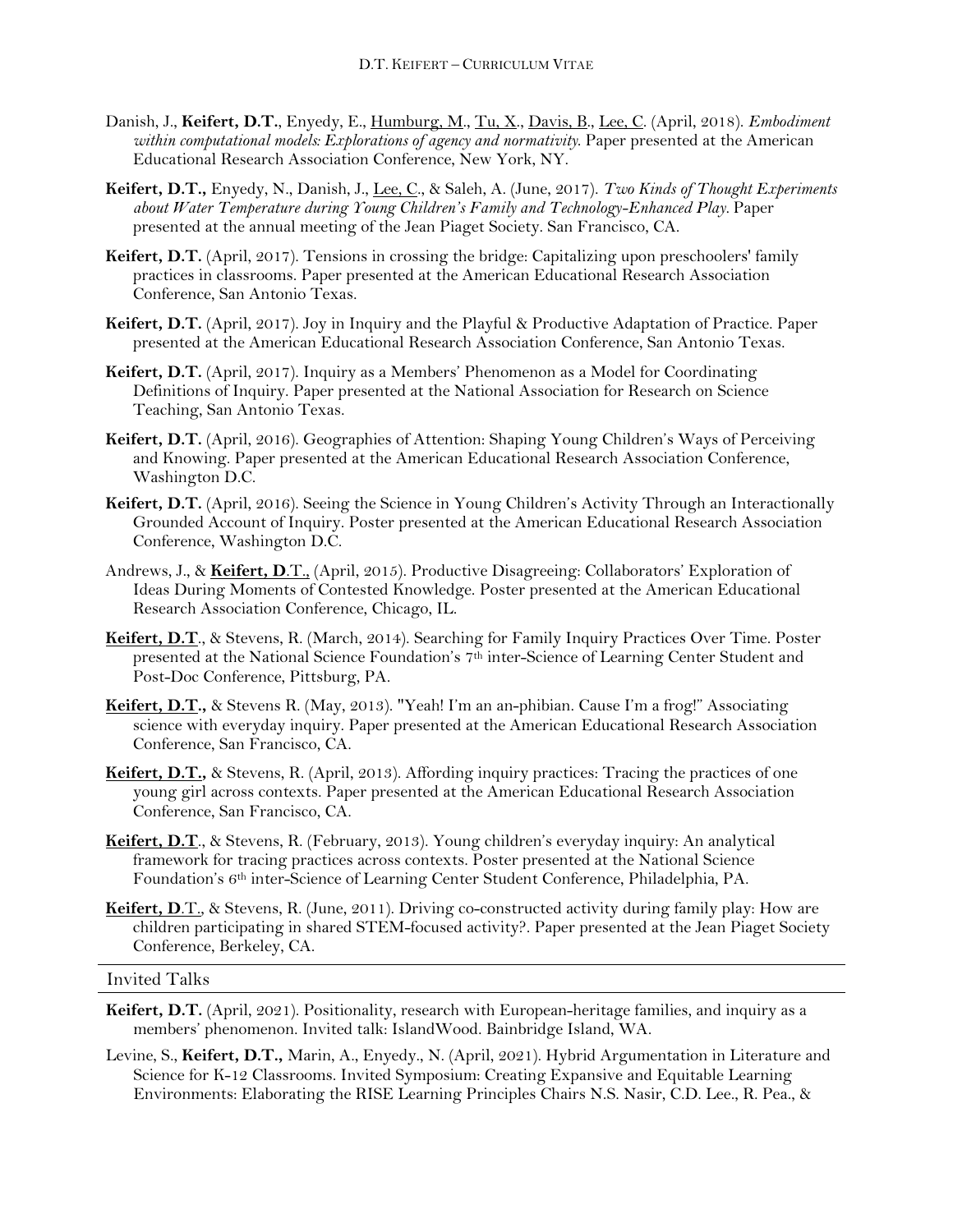M.M. de Royston. Invited Talk: American Educational Research Association Presidential Session. Online AERA.

- **Keifert, D.T**., Scipio, D., McKinney de Royston, M., Halverson, E. (November, 2020). Scholar panel. Invited Talk: Learning Sciences Graduate Student Conference. University of Wisconsin, Madison.
- **Keifert, D.T**., Pierson, A., Daniel, B., Lee, S., & Jen, T. (November, 2020). *Disrupting assimilationist ideologies in K-4 science+language learning.* Invited Talk: Caruth Institute for Engineering Education at Southern Methodist University. Dallas TX.
- **Keifert, D.T.** (July, 2020). Learning out of school. Invited talk: Vanderbilt University Department of Teaching and Learning. Nashville, TN.
- **Keifert, D.T**. (April, 2020). Research practices including learning in families, early childhood STEM, and video methods for theories of children's learning and reflective research/teaching practice. Invited talk: IslandWood. Bainbridge Island, WA.
- **Keifert, D.T**. (April, 2019). *Inquiry as a Member's Phenomenon and learning in and out of school*. Invited talk: Vanderbilt University Department of Teaching and Learning. Nashville, TN.
- **Keifert, D.T**. (June, 2017). *Iterative analysis of qualitative/video data for understanding inquiry, family practice, and children's experiences across settings.* Invited talk: University of California Los Angeles Graduate School of Education and Information Sciences Methods Sequence. Los Angeles, CA.
- **Keifert, D.T**. (June, 2017). *Understanding and broadening forms of sensemaking for science learning.* Invited talk: Center for Research on Teacher Development and Professional Practice. Irvine, CA.
- **Keifert, D.T**. (March, 2017). *Understanding and broadening sensemaking for science learning*. Invited talk: TERC. Cambridge, MA.

### TEACHING

| <b>Graduate-Level Courses</b>                                                                                                                                                                                                                                                             |          |
|-------------------------------------------------------------------------------------------------------------------------------------------------------------------------------------------------------------------------------------------------------------------------------------------|----------|
| Video Methodology, University of North Texas<br>Instructor for Educational Psychology graduate course. Develops methodological competence.                                                                                                                                                | 2021     |
| Qualitative Methods, University of North Texas<br>Instructor for College of Education cross-departmental introduction to qualitative methods.                                                                                                                                             | 2020     |
| Modeling for the Secondary Science Classroom, Vanderbilt University<br>Instructor of record for pre-service teacher course. Designed course focused on NGSS.                                                                                                                              | 2018     |
| <b>Empirical Methods for Social Interaction, Stanford University</b><br>Co-taught with Drs. Ray McDermott, Jenny Langer-Osuna, Ramón Martínez                                                                                                                                             | 2016     |
| <b>New Approaches to Science Teaching, Northwestern University</b><br>Co-taught with Dr. Brian Reiser & Michael Novak, MS Education course                                                                                                                                                | 2013     |
| <b>Undergraduate-Level Courses</b>                                                                                                                                                                                                                                                        |          |
| How People Learn, University of North Texas                                                                                                                                                                                                                                               | $2021 -$ |
| Course steward for all sections for pre-service teacher course. Co-developed course. Designed to<br>support learners to recognize learning across diverse settings, contextualize learning within<br>sociocultural / critical theory. Emphasis on observations of learning "in the wild." | present  |
| Development and Teaching & Learning, University of North Texas                                                                                                                                                                                                                            | $2019-$  |
| Course steward for all sections for pre-service teacher course. Re-designed course to focus on<br>development and intersectionality as they shape teaching practice. Emphasis on observation of real-<br>world learning and analysis of learning designs using theory.                    | present  |
| <b>Advanced Research Methods, Northwestern University</b><br>Teaching assistant to Dr. James Spillane                                                                                                                                                                                     | 2014     |
| <b>Cognition in Contexts, Northwestern University</b><br>Teaching assistant to Dr. Reed Stevens                                                                                                                                                                                           | 2011     |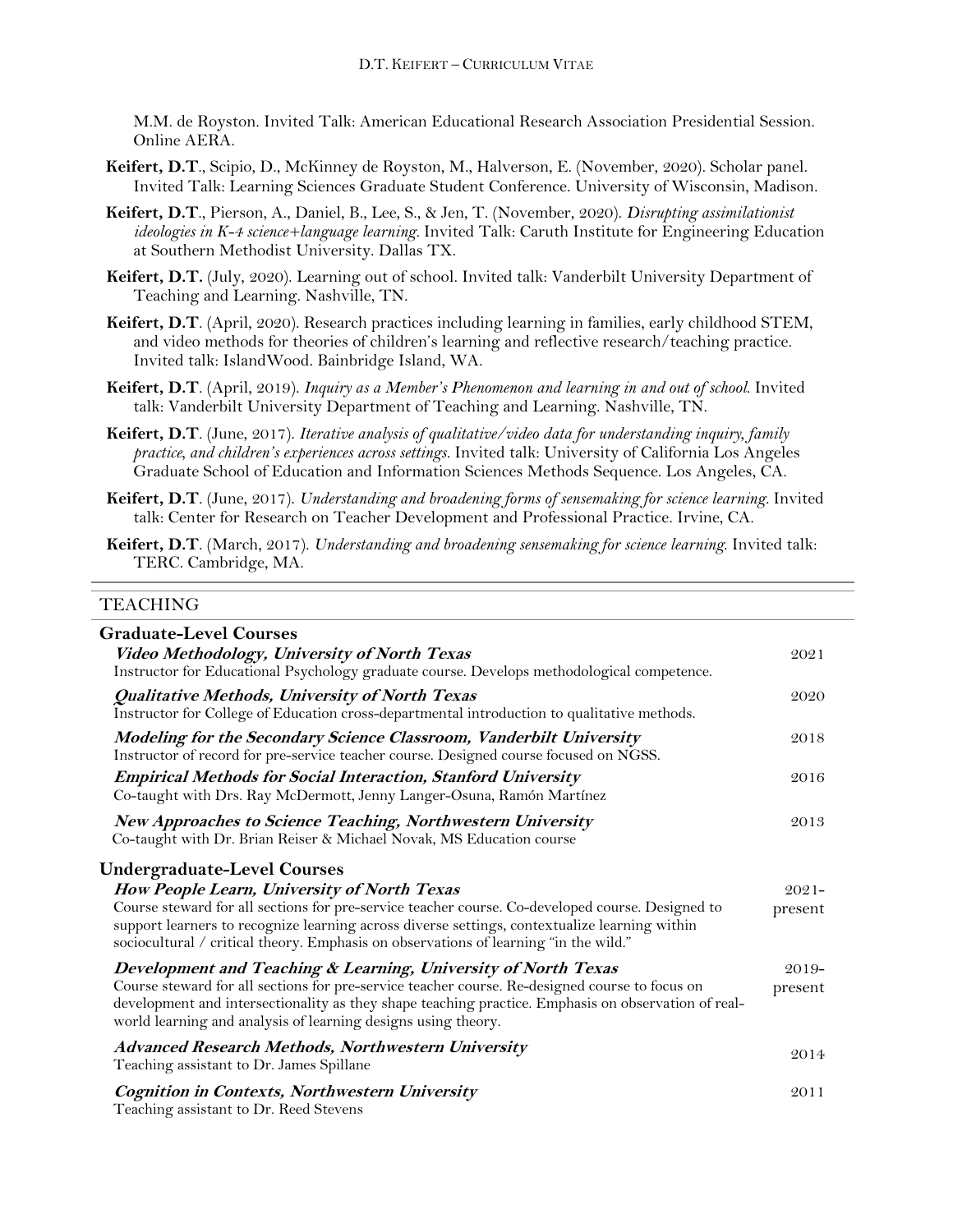| <b>Professional Development</b>                                                                                                                                                                                                                                                                                                                                                                                                                                                                  |                    |
|--------------------------------------------------------------------------------------------------------------------------------------------------------------------------------------------------------------------------------------------------------------------------------------------------------------------------------------------------------------------------------------------------------------------------------------------------------------------------------------------------|--------------------|
| Supporting Teachers in the Representations for Teachers as Learners (RepTaLs)<br>project, Vanderbilt University, Nashville TN<br>Co-facilitator with Drs. Heather Johnson and Andrea Henrie of Vanderbilt University in the Design-<br>Based Research study of teachers-as-learners (McDonnell Foundation funded) supporting K-4<br>teachers in a diverse urban school district to leverage student's linguistic and cultural resources and<br>experiences for standards-based science learning. | $2019-$<br>present |
| <b>Classroom Teaching</b><br><b>Supporting Teachers for Science Through Technology Enhanced Play</b><br>Implementations, UCLA Lab School, Los Angeles CA<br>Supported and co-taught combined 1st & 2 <sup>nd</sup> grade teachers' implementation of the Science<br>through Technology Enhanced Play (STEP) project.                                                                                                                                                                             | 2017-2018          |
| Middle School Teacher & Advisor, Rodeph Sholom School, New York NY<br>Taught science, math for 5 <sup>th</sup> -7 <sup>th</sup> graders, and advised 5 <sup>th</sup> -8 <sup>th</sup> grade students, developed<br>curriculum in mathematics and expanded science curriculum                                                                                                                                                                                                                     | 2004-2009          |
| <b>Informal Science Museum Teaching</b><br>Programs Intern at the Fels Planetarium, Franklin Institute, Philadelphia PA<br>Hosted live and prepared shows for school groups and families, developed curricular materials for<br>show timed with Spirit/Opportunity landings                                                                                                                                                                                                                      | 2002-2004          |
| PROFESSIONAL MEMBERSHIP AND SERVICE                                                                                                                                                                                                                                                                                                                                                                                                                                                              |                    |
| <b>Journal Reviewer</b>                                                                                                                                                                                                                                                                                                                                                                                                                                                                          |                    |
| Journal of the Learning Sciences                                                                                                                                                                                                                                                                                                                                                                                                                                                                 | 2019-present       |
| <b>Instructional Science</b>                                                                                                                                                                                                                                                                                                                                                                                                                                                                     | 2019-present       |
| Cognition & Instruction                                                                                                                                                                                                                                                                                                                                                                                                                                                                          | 2017-present       |
| International Journal of Child-Computer Interaction                                                                                                                                                                                                                                                                                                                                                                                                                                              | 2019               |
| Science and Education                                                                                                                                                                                                                                                                                                                                                                                                                                                                            | 2018               |
| <b>International Society of the Learning Sciences (ISLS)</b>                                                                                                                                                                                                                                                                                                                                                                                                                                     | member since 2012  |
| <b>Member Publications Committee</b>                                                                                                                                                                                                                                                                                                                                                                                                                                                             | $2021$ -present    |
| Serving as a committee member, guiding production of publications-relevant statements<br>(e.g., tenure/promotion statement about ISLS proceedings), supporting flagship society                                                                                                                                                                                                                                                                                                                  |                    |

| $\sigma$ $\mu$ $\mu$<br>journal board members, co-developing Rapid Community Report open-source projects.           |                   |
|---------------------------------------------------------------------------------------------------------------------|-------------------|
| Symposium Organizer & Chair                                                                                         |                   |
| (Organizer, co-chair) Dignity Affirming Learning Contexts                                                           | 2021              |
| (Organizer, co-chair) Broadening Learning Sciences Theoretical lenses to understand young<br>children's sensemaking | 2020              |
| (Organizer, chair) Analytical Designs: Goodwin's Substrates as a Tool for Studying<br>Learning                      | 2020              |
| <b>Special Affinity Gathering Organizer</b>                                                                         | 2014              |
| <b>Reviewer, Annual Conference ISLS</b>                                                                             | $2012$ -present   |
| (formerly International Conference of the Learning Sciences)                                                        |                   |
| American Educational Research Association (AERA)                                                                    | member since 2011 |
| <b>AERA Special Interest Group (SIG) Membership</b><br>Learning Sciences                                            |                   |
| Informal Learning Environments Research                                                                             |                   |
| <b>Communications Chair, Informal Learning Environments Research SIG</b>                                            | 2016-2019         |
| <b>Discussant</b>                                                                                                   |                   |
|                                                                                                                     | 2022              |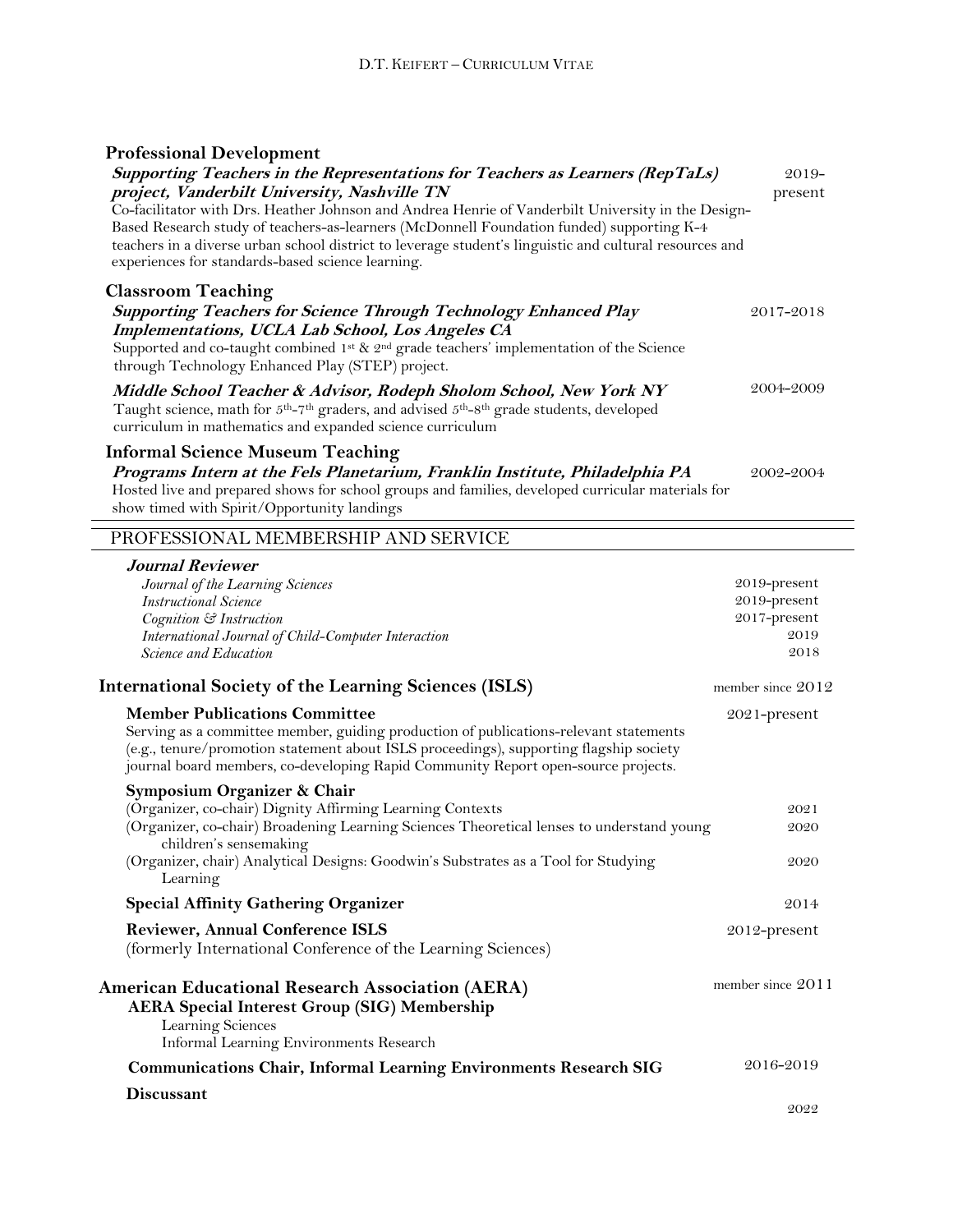| Whose science? Interrogating the foundations of "Nature of Science," uncovering injustices<br>in science education                                                                                 |              |
|----------------------------------------------------------------------------------------------------------------------------------------------------------------------------------------------------|--------------|
| Symposium Organizer & Chair                                                                                                                                                                        | 2019         |
| (Co-organizer, co-chair) Pedagogies of Joy :) Joy as Resistance at the Intersection of STEM<br>Learning Pathways                                                                                   | 2016         |
| (Co-organizer, co-chair) Pedagogies of Joy :) Reigniting Conversations About the<br>Intersectionalities of Joy within Learning Pathways                                                            | 2016         |
| Drawing on Families' Ways of Perceiving and Knowing to Learn About Diverse<br>Epistemologies in Action<br>(Organizer, Chair) Science Trajectories: Tracing Young People's Participation in Science | 2013         |
| <b>Across Settings</b><br>(Organizer, Chair) What Does 'Science' Shift?: The Positioning of Activities and Identities                                                                              | 2013         |
| with Respect to the Domain of Science                                                                                                                                                              | 2016-present |
| <b>Reviewer, Annual Conference AERA</b>                                                                                                                                                            |              |
| <b>National Association for Research on Science Teaching (NARST)</b><br><b>Reviewer, Annual Conference NARST</b>                                                                                   | 2016         |
| Symposium Organizer & Chair<br>(Co-organizer) Epistemic Agency as a Members' Experience                                                                                                            | 2017         |
| <b>National Science Foundation</b><br><b>Reviewer, DRK12</b>                                                                                                                                       | 2017         |
| <b>Interaction Design &amp; Children</b><br>Conference Reviewer                                                                                                                                    | 2018         |

# UNIVERSITY SERVICE

| University of North Texas: University-Wide Service<br>Women and Gender Equity Network (WGEN) Member<br>Member of WGEN, an organization supporting faculty at all stages of their careers by<br>providing professional development, mentoring, and networking opportunities.                                                                                                                                                                                                                                                                                                                                                            | $2022 -$<br>present |
|----------------------------------------------------------------------------------------------------------------------------------------------------------------------------------------------------------------------------------------------------------------------------------------------------------------------------------------------------------------------------------------------------------------------------------------------------------------------------------------------------------------------------------------------------------------------------------------------------------------------------------------|---------------------|
| <b>University of North Texas: College of Education</b><br><b>Learning Sciences Program Development</b>                                                                                                                                                                                                                                                                                                                                                                                                                                                                                                                                 | $2020 -$            |
| Developing Learning Sciences PhD concentration and graduate academic certificate in UNT<br>College of Education (collaborator: Dr. Carrie Allen), supporting courses across Educational<br>Psychology and Teacher Education & Administration. Analyzing UNT course catalogue to<br>develop Learning Sciences pathway. Developing courses for both undergraduate and graduate<br>level students to attend to learning theory in research and teaching practice. Integrating<br>learning theory and design into ongoing practice in the Educational Psychology and Teacher<br>Education & Administration departments. Courses developed: | present             |
| Co-Steward: EPSY 2010: How People Learn<br>٠<br>undergraduate pre-service teacher program                                                                                                                                                                                                                                                                                                                                                                                                                                                                                                                                              | 2021-2022           |
| Steward: EPSY 6530: Research Methodologies as Contexts for Learning<br>٠<br>graduate LS concentration / LS GAC<br>Steward: EDCI 3830: Development and Teaching & Learning<br>٠<br>undergraduate pre-service teacher program                                                                                                                                                                                                                                                                                                                                                                                                            | 2021<br>2019-2021   |
| University of North Texas: Educational Psychology Department<br>HDFS Assistant & Assistant/Associate Faculty Search Committee<br>Served on search committee to fill two positions in Human Development and Family Sciences<br>including one assistant position and one assistant or associate position.                                                                                                                                                                                                                                                                                                                                | 2021-2022           |
| <b>Doctoral Policies Committee</b>                                                                                                                                                                                                                                                                                                                                                                                                                                                                                                                                                                                                     | 2020-2021           |